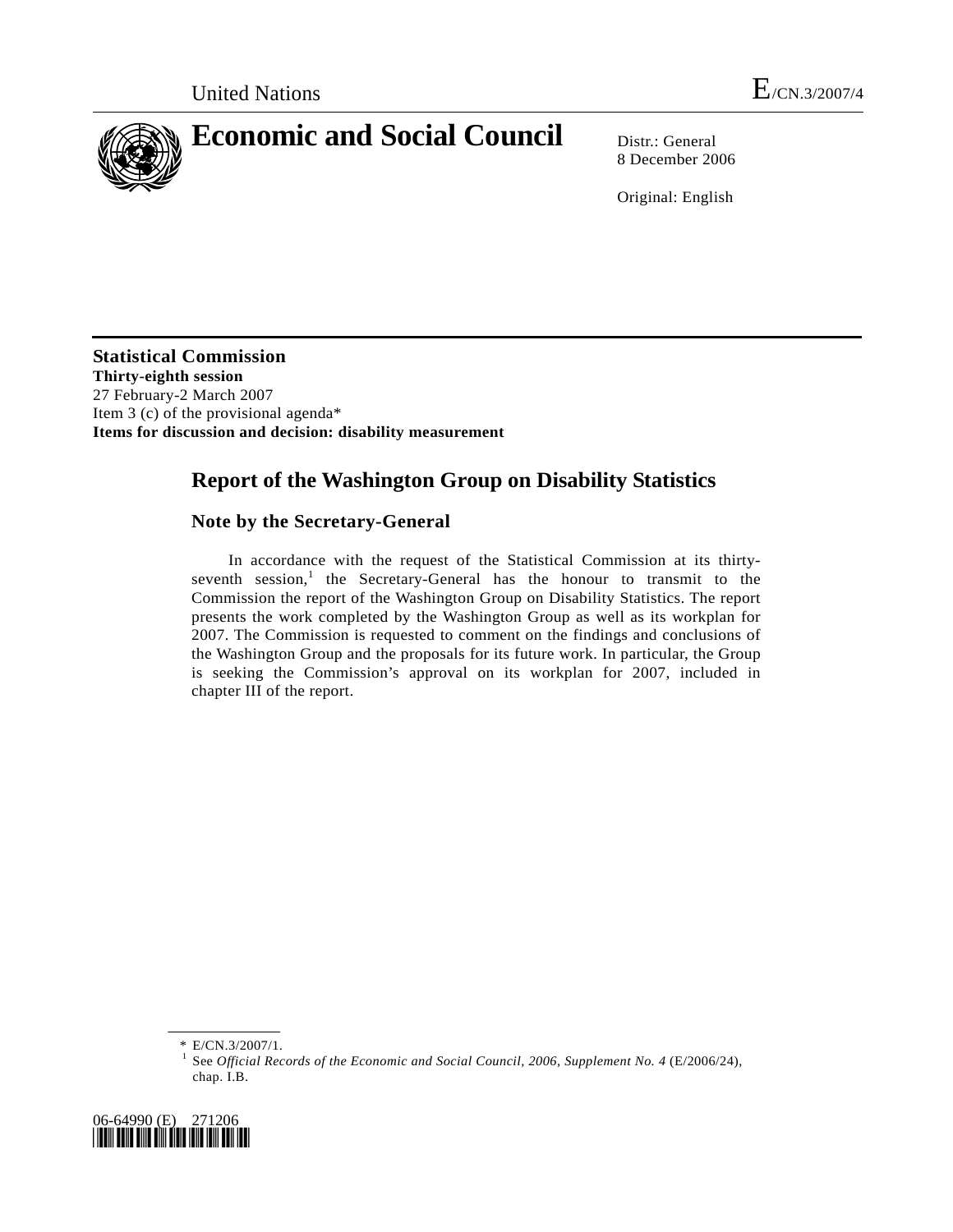# Contents

|         |                                                                                                | Paragraphs | Page           |
|---------|------------------------------------------------------------------------------------------------|------------|----------------|
| I.      |                                                                                                | $1 - 2$    | 3              |
| П.      |                                                                                                | $3 - 10$   | 3              |
|         | A.                                                                                             | $3 - 4$    | 3              |
|         |                                                                                                | $5 - 10$   | $\overline{4}$ |
| Ш.      |                                                                                                | $11 - 12$  | 5              |
| IV.     |                                                                                                | 13         | 6              |
| Annexes |                                                                                                |            |                |
| I.      |                                                                                                |            | $\overline{7}$ |
|         | II. The short question set of the Washington Group on Disability Statistics, its rationale and |            |                |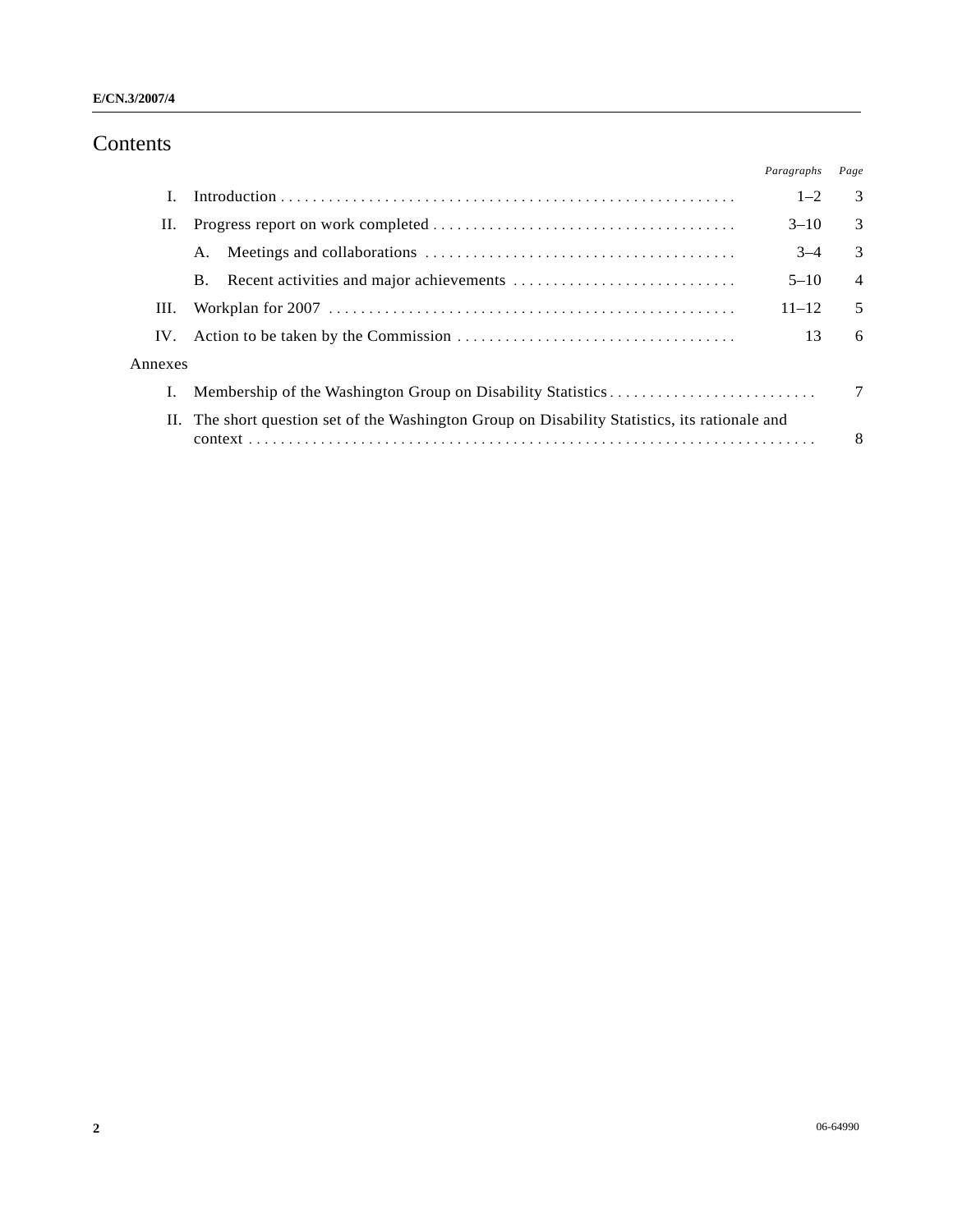# **Report of the Washington Group on Disability Statistics**

# **I. Introduction**

1. In June 2001, the International Seminar on Measurement of Disability recommended that principles and standard forms for indicators of disability be developed for use in censuses. There was a broad consensus on the need for population-based measures of disability for country use and for international comparisons. This work was greatly needed because data on disability, especially in developing countries, were scarce and often of poor quality. Furthermore, international comparability was often lacking, even among developed countries. As a result, the Washington Group on Disability Statistics was formed to address that urgent need.

2. The main purpose of the Washington Group is, therefore, the promotion and coordination of international cooperation in the area of health statistics focusing on disability measures suitable for censuses and national surveys. The major objective is to provide basic necessary information on disability that is comparable throughout the world. More specifically, the Group aims to guide the development of a short set or sets of disability measures, suitable for use in censuses, sample-based national surveys or other statistical formats, for the primary purpose of informing policy on equalization of opportunities. A second priority is to recommend one or more extended sets of survey items to measure disability, or guidelines for such items, to be used as components of population surveys or as supplements to specialty surveys. These extended sets of survey items are intended to be related to the short set or sets of disability measures. The World Health Organization (WHO) International Classification of Functioning, Disability and Health has been accepted as the basic framework for the development of the sets. All disability measures recommended by the Group, short or extended, will be accompanied by descriptions of their technical properties and methodological guidance will be given on their implementation and their applicability to all population subgroups. The Washington Group disseminates its work products globally through the World Wide Web (http://www.cdc.gov/nchs/citygroup.htm) and scientific publications.

# **II. Progress report on work completed**

## **A. Meetings and collaborations**

3. The Washington Group has held six annual meetings since its inception: (a) from 18 to 20 February 2002 in Washington, D.C.; (b) on 9 and 10 January 2003 in Ottawa; (c) on 19 and 20 February 2004 in Brussels; (d) from 29 September to 1 October 2004 in Bangkok; (e) from 21 to 23 September 2005 in Rio de Janeiro, Brazil; and (f) from 10 to 13 October 2006 in Kampala. Annual meetings are rotated through major geographical regions to facilitate participation. In addition, two regional workshops were held in 2005 to provide technical assistance and training in pretesting the proposed census questions.

4. The Washington Group has sought to foster international collaboration and, in particular, to ensure that the efforts of the Group are broad-based and inclusive of voices from developing countries of every region of the world. Thus, representatives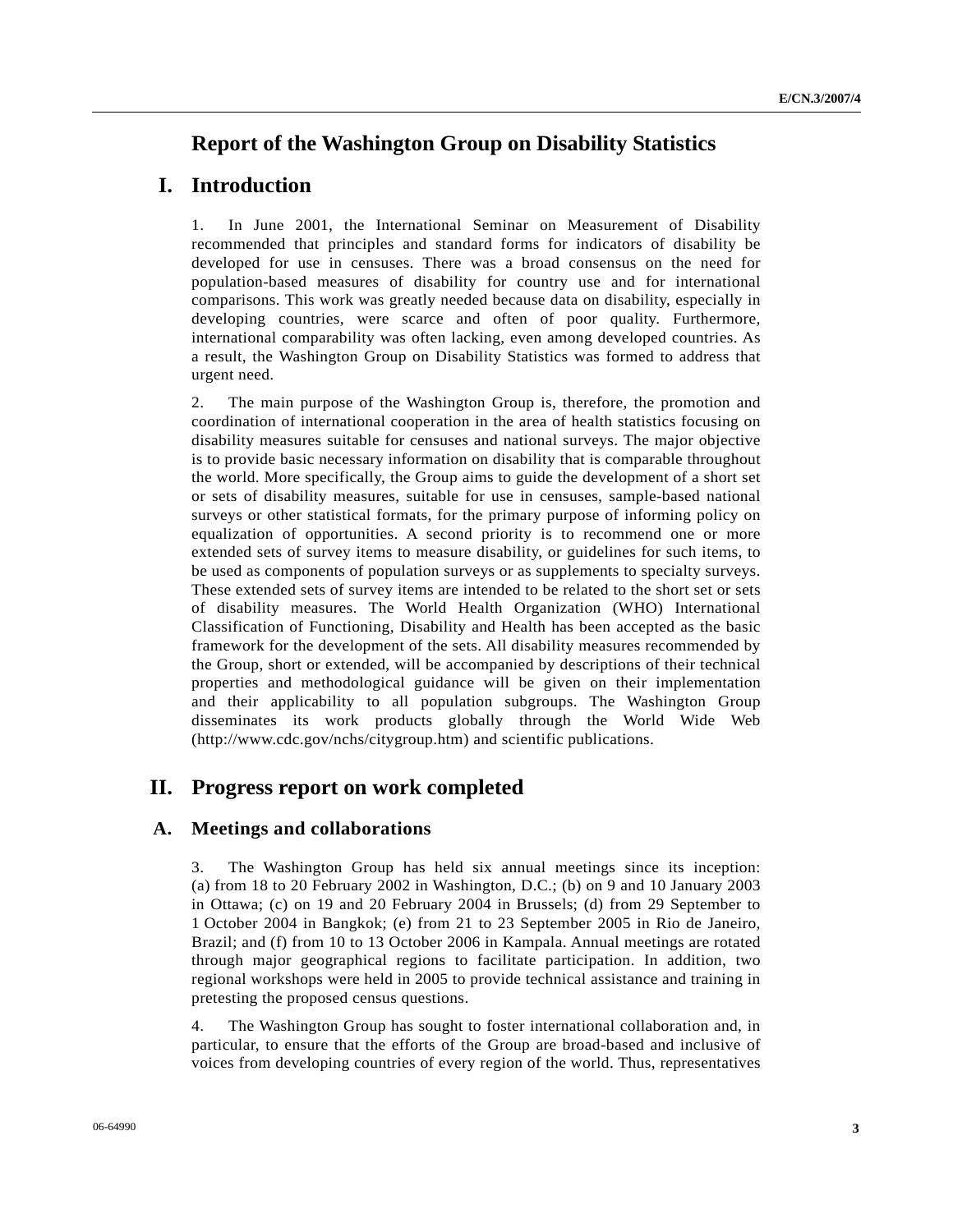of national statistical authorities, of organizations representing persons with disabilities and of other international organizations participate in the Group. Since its inception, the national statistical offices in 88 countries have appointed representatives to participate in it. Representatives of 66 countries have attended at least one annual meeting and 35 countries have attended more than one. Representatives of 79 national statistical offices are currently members of the Washington Group, as well as seven international organizations, six organizations that represent persons with disabilities, the Statistics Division of the Secretariat and other United Nations entities (see annex I).

### **B. Recent activities and major achievements**

5. Since 2001, the Washington Group has: (a) developed a short question set, accompanying rationale and test implementation protocols; (b) provided training to countries in conducting its tests and, more generally, in disability data collection methods; (c) conducted standardized Washington Group tests in 15 countries; (d) analysed test results; and (e) endorsed the short question set (with minor revisions; see annex II).

### **1. Regional workshops**

6. The Washington Group held two regional workshops in 2005, in Africa and Latin America, respectively. The workshops were directed primarily towards countries in the region concerned that were interested in including disability questions in their national censuses. The workshops familiarized countries with the Washington Group short questions set on disability, the accompanying rationale and procedures for testing the questions, and helped to build capacity in collection of data on disability in many developing countries. In addition to receiving training in conducting the tests of the Washington Group questions, those countries are working internally to improve their overall approaches to collection of data on disability.

#### **2. Cognitive and field testing of the census questions**

7. Protocols for administering tests of the Washington Group questions were developed by the Group and standardized testing was undertaken in 15 countries, including 13 where the testing was funded through a grant from the World Bank. The purpose of the testing was to ensure the validity of the questions and to better understand how they operated in different settings and cultures. The tests, as well as studies in other countries following the Washington Group approach, show an improvement over traditional census questions. Developing countries that had previously reported disability rates of about 1 or 2 per cent found rates between 8 and 15 per cent when using the Washington Group questions. Such rates are much more in line with data from developed countries that use more complex approaches to collection of data on disability.

#### **3. Provision of technical assistance**

8. The Washington Group used the World Bank grant to fund countries to conduct the tests and also to employ a consultant from January to June 2006 to provide technical training and to assist national statistics offices engaged in test activities. In-person technical support was provided to two national statistics offices in Africa.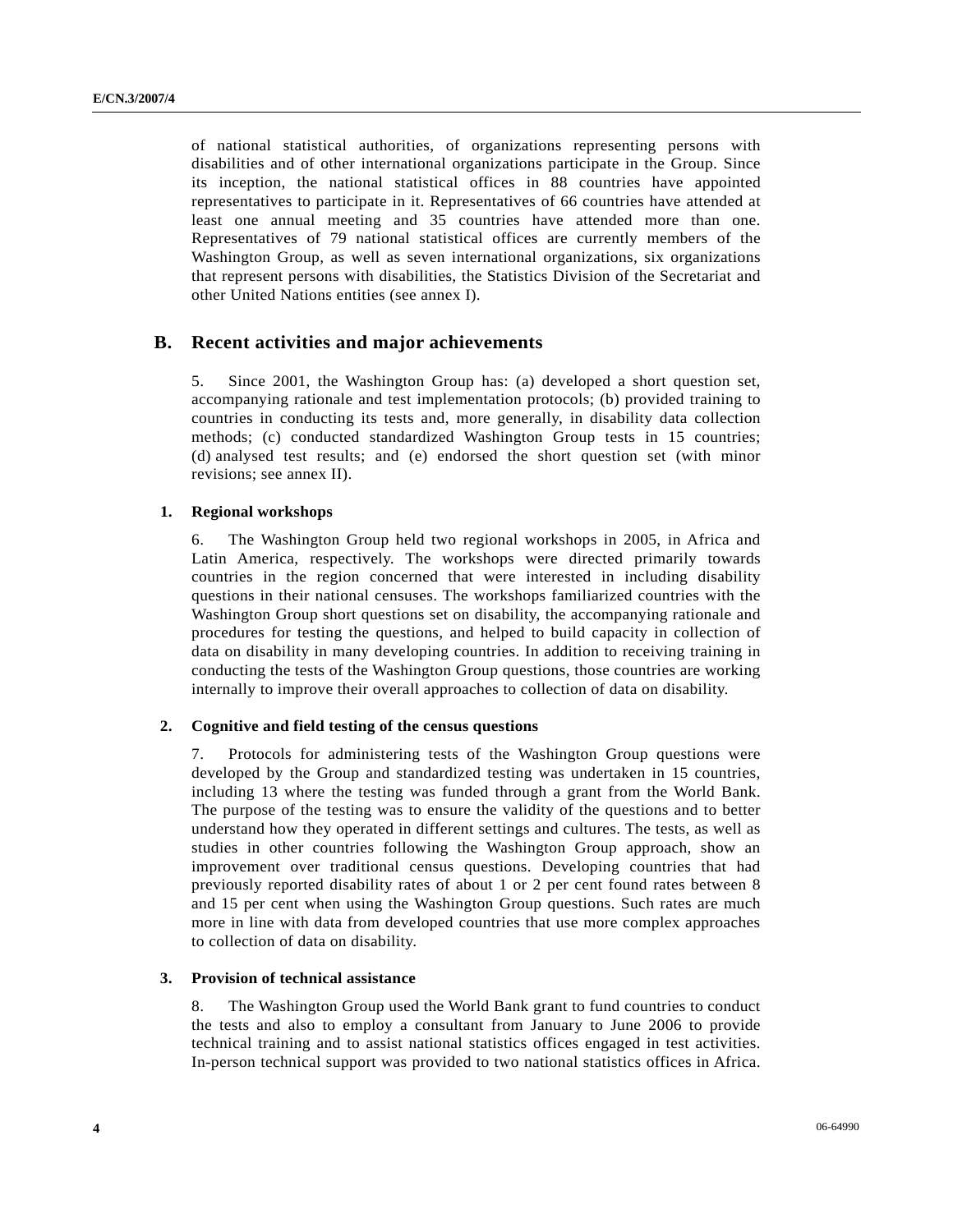Assistance via phone and electronic mail (e-mail) was provided to countries in Africa and Latin America as well as to India, the Philippines and Viet Nam.

#### **4. Fostering international cooperation**

9. The Washington Group has worked with the Statistics Division of the Secretariat, the Economic Commission for Europe, the Economic and Social Commission for Asia and the Pacific (ESCAP), the Economic and Social Commission for Western Asia, the International Labour Organization, WHO, the World Bank, the Budapest Initiative, the Foundation for Scientific and Industrial Research at the Norwegian Institute of Technology (SINTEF), the Inter-American Development Bank, the Organization for Economic Cooperation and Development, the Statistical Office of the European Communities, and others to promote a unified approach to disability measurement. Several World Bank data instruments have been heavily influenced by the work of the Washington Group (in India and Uzbekistan) and SINTEF has been working in Africa to conduct independent tests of the Group's questions. In addition, ESCAP and WHO, in partnership with the Australian Bureau of Statistics, conducted pilot studies on the Washington Group short set of questions and the longer WHO set of questions. The study results were presented and discussed during the fifth and sixth meetings of the Washington Group. The Group has also been informed that the question set has been pretested or added to surveys in at least 11 countries.

#### **5. Endorsement of a set of census questions on disability**

10. At the sixth annual meeting of the Washington Group, held in Kampala in October 2006, test results were reported and the short set of questions on disability (see annex II) was endorsed by the representatives of the 23 countries and five international agencies in attendance. Some minor modifications of the wording were suggested, based on pretest results presented at the meeting. The set comprises questions on six core functional domains: seeing, hearing, walking, cognition, selfcare and communication. In countries where resources do not permit inclusion of six questions on a census, the first four domains are recommended for inclusion (seeing, hearing, walking and cognition); the Washington Group strongly endorses the use of all six questions, however. The questions were based on the model of disability inherent in the International Classification of Functioning, Disability and Health, with particular emphasis on international comparability.

## **III. Workplan for 2007**

11. At its sixth meeting, the Washington Group agreed on a workplan for 2007. The plan delegates specific responsibilities to working groups that meet throughout the year (via e-mail and telephone conferences). The next steps for the working groups include:

(a) Work on the short set of questions for censuses, which comprises:

 (i) Consideration of additional revisions to the short question set and the use of the short set as a screener;

 (ii) Continuation of analyses of test data, including joint analyses with ESCAP and WHO;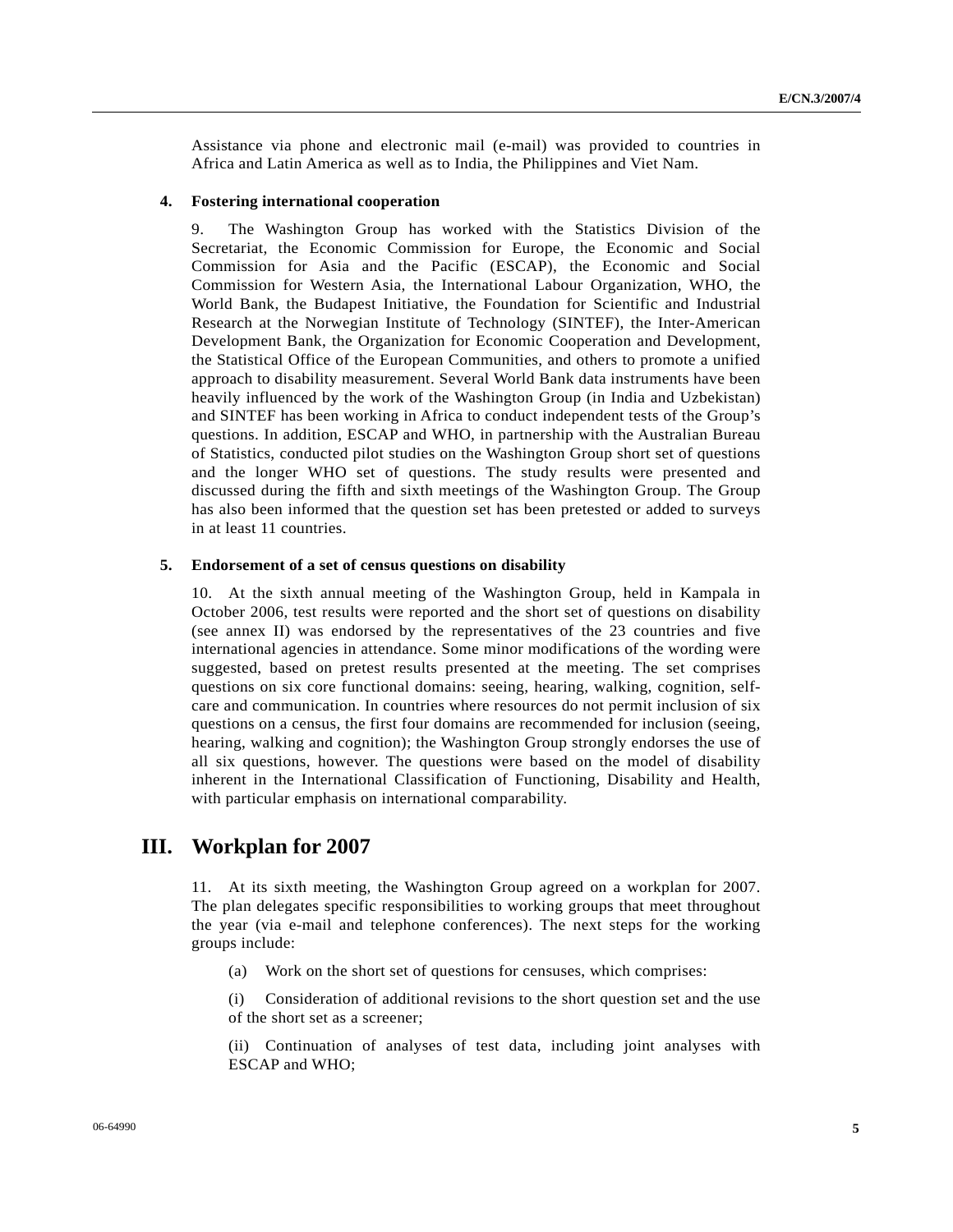(iii) Publication of test results from the Washington Group, ESCAP and WHO and country tests;

 (b) Work on the extended sets of questions for surveys, which includes creation of a position paper outlining the plan and approach (blueprint) for developing the extended set, including the purpose, rationale and justification for the extended set as well as the issue of international comparability. Questions will be developed within the existing domains and new domains will be added to more completely assess equalization of opportunities. For example, a question on the use of mobility devices might be included to expand the domain captured by the question "Do you have difficulty walking or climbing steps?". Questions on psychological functioning might be added, for instance, to capture a domain that is not now directly represented in the short question set;

- (c) Work on methodological issues, which entails:
- (i) Evaluating proxy data (working group priority);

 (ii) Determining how the questions work for specific sub-populations, such as children, and determining the age at which the questions are meaningful by evaluating the test data from children;

(iii) Determining the portability of questions across administrative modes.

12. The seventh meeting of the Washington Group will be held in Dublin from 19 to 21 September 2007. The objectives of the meeting will be to present:

- (a) The additional work on the short set:
- (i) Newly available results (if any);

 (ii) The results of additional analyses by the Washington Group and ESCAP and country test data;

- (iii) Any revisions to the original six questions;
- (iv) Work on the use of the short set as a screener;
- (v) Options for measuring upper body function;

 (b) Proposals for an extended set and test results, if available. The Washington Group will collaborate with ESCAP, which has included development of extended sets in its 2007-2008 work programme, to build on the outputs of the current project. The working group will present a position paper, which will include the plan for, purpose of, and approach to developing the extended set specifically to assess equalization of opportunities;

(c) Discuss strategic issues.

## **IV. Action to be taken by the Commission**

13. The Commission may wish:

 (a) To express its views on the findings and conclusions of the Washington Group on Disability Statistics (see chapter II above and annex II);

 (b) To consider and approve the draft workplan of the Washington Group for 2007, as described in chapter III above.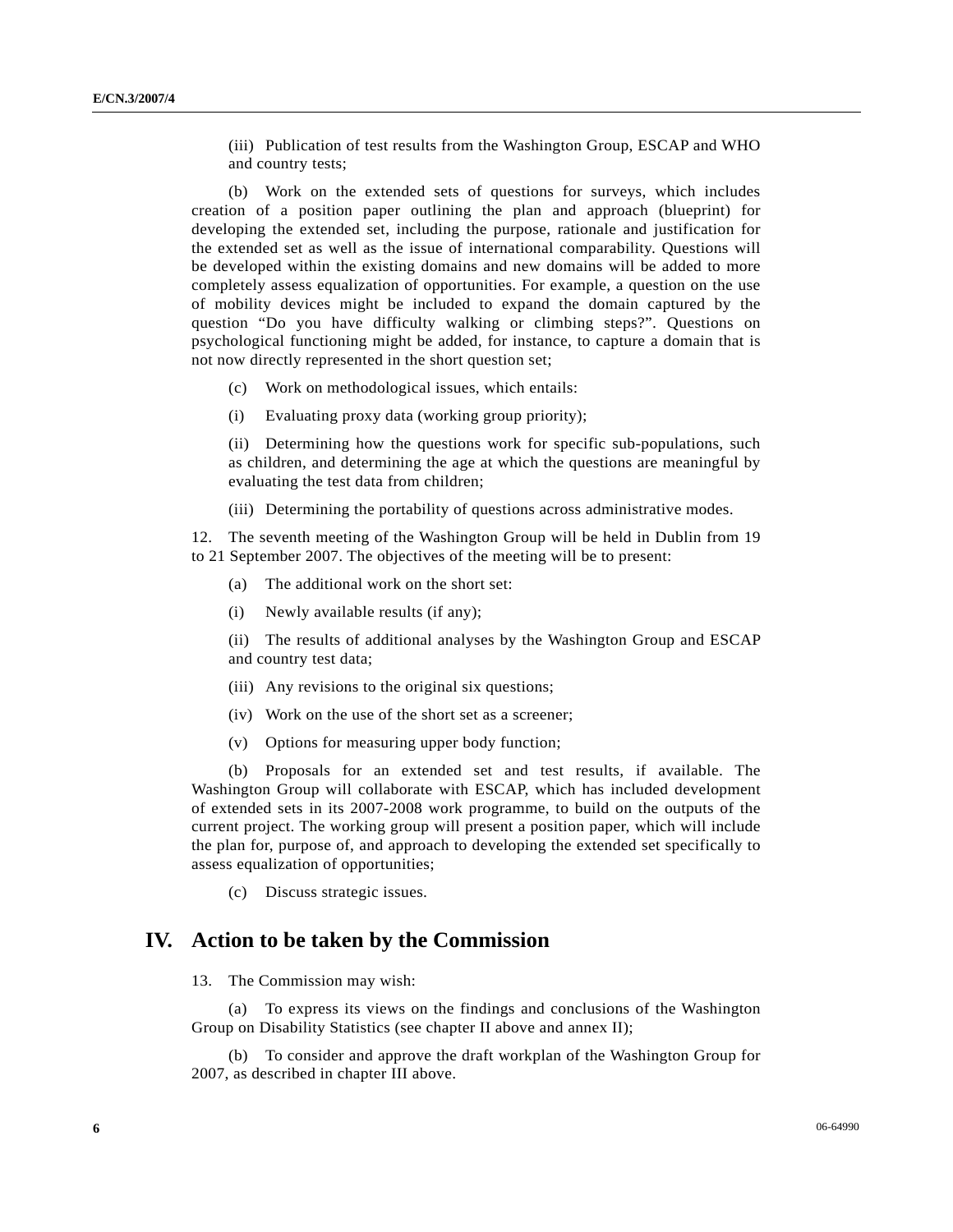## **Annex I**

# **Membership of the Washington Group on Disability Statistics**

1. At present the national statistical authorities sending representatives to participate in the Washington Group include those of 79 countries and territories: Albania, Argentina, Armenia, Australia, Austria, Barbados, Belgium, Bermuda, Bolivia, Brazil, Cambodia, Canada, Chile, China, Hong Kong Special Administrative Region of China, Macao Special Administrative Region of China, Colombia, Côte d'Ivoire, Cuba, Czech Republic, Democratic Republic of the Congo, Denmark, Egypt, Finland, France, Gambia, Ghana, Greece, Guatemala, Hungary, India, Iran (Islamic Republic of), Iraq, Ireland, Israel, Italy, Japan, Jordan, Kenya, Latvia, Lebanon, Lesotho, Lithuania, Malawi, Mauritius, Mexico, Micronesia (Federated States of), Mongolia, Netherlands, New Zealand, Norway, Palestine, Panama, Paraguay, Peru, Philippines, Poland, Romania, Saint Lucia, Serbia, Sierra Leone, Slovenia, South Africa, Spain, Sweden, Syrian Arab Republic, Thailand, Tonga, Trinidad and Tobago, Turkey, Uganda, United Kingdom of Great Britain and Northern Ireland, United Republic of Tanzania, United States of America, Uruguay, Venezuela (Bolivarian Republic of), Viet Nam, Zambia and Zimbabwe. In the past, the Bahamas, Bulgaria, the Comoros, Costa Rica, the Dominican Republic, Ecuador, Estonia, Nigeria, Slovakia, Tunisia and the Turks and Caicos Islands have also participated.

2. Past and present representatives of international organizations representing persons with disabilities include the African Rehabilitation Institute, the European Disability Forum, the Inter-American Institute on Disability, the International Federation for Hydrocephalus and Spina Bifida and Rehabilitation International. Past and present representatives of national organizations representing persons with disabilities include the Association for Persons with Cerebral Palsy (Mexico), the Coordination Office for the Integration of Disabled Persons (CORDE, Brazil), the Disabled Organization for Legal Affairs and Social Economic Development (United Republic of Tanzania), the National Disability Authority (Ireland), the National Institute on Disability and Rehabilitation Research (United States of America), the National Union of Disabled Persons (Uganda), the Office of the Ombudsman for People with Disabilities (Puerto Rico), the Puerto Rico Council on Developmental Disabilities, and the National Secretariat for Social Integration of the Disabled (SENADIS, Panama).

3. Other international organizations that have previously or currently participated in the Washington Group include the Statistics Division of the Secretariat, the Economic Commission for Europe, the Economic and Social Commission for Asia and the Pacific, the Economic and Social Commission for Western Asia, the International Labour Organization, WHO, the WHO Collaborating Center for the Family of International Classifications, the World Bank, the Inter-American Development Bank, the International Development Project, the Organization for Economic Cooperation and Development, Partnership Health of the European Union, and the Statistical Office of the European Communities.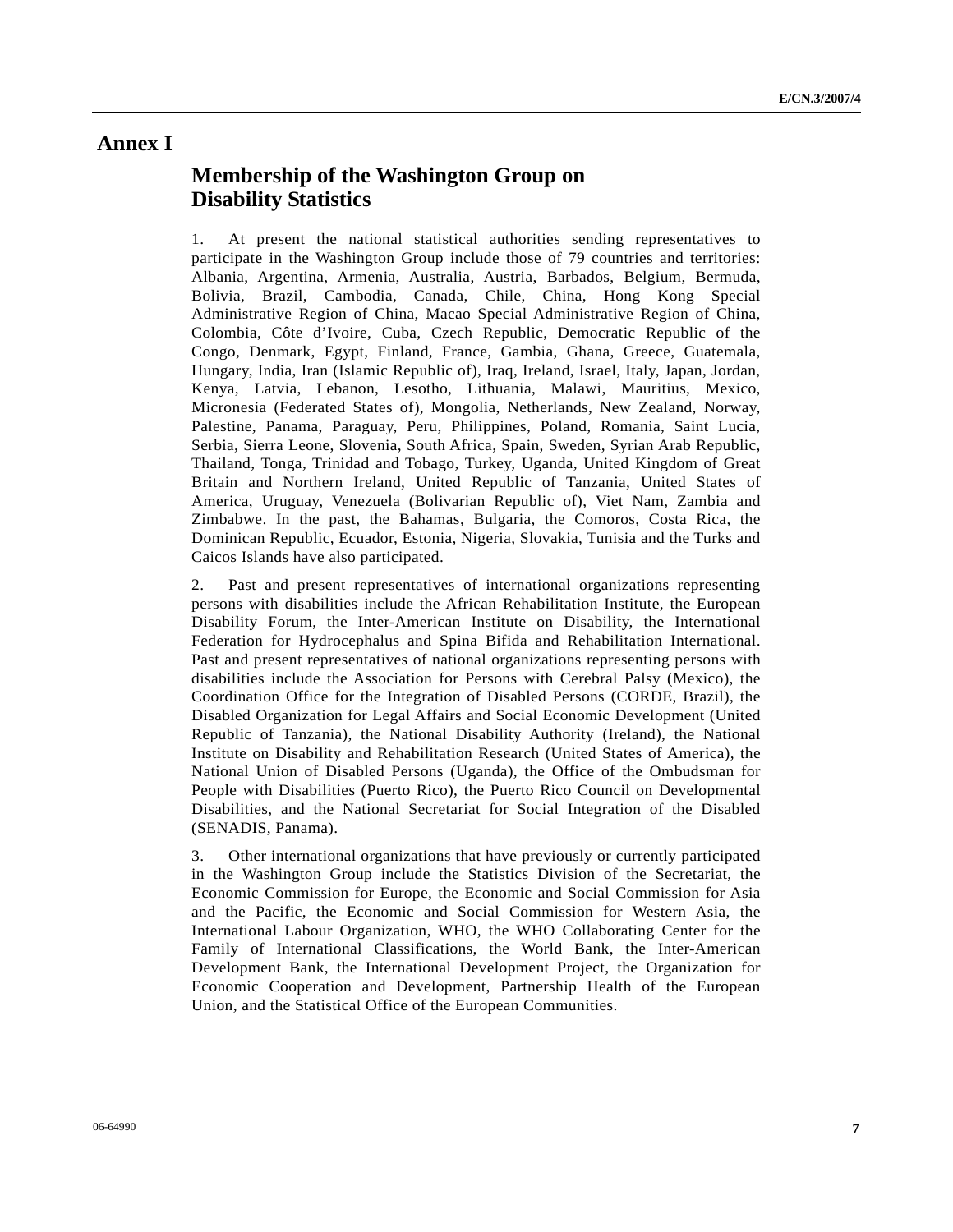# **Annex II**

# **The short question set of the Washington Group on Disability Statistics, its rationale and context**

### **A. The short question set of the Washington Group**

### **Introductory phrase**

 The next questions ask about difficulties you may have doing certain activities because of a HEALTH PROBLEM.

#### **Core questions**

- 1. Do you have difficulty seeing, even if wearing glasses?
	- a. No no difficulty
	- b. Yes some difficulty
	- c. Yes a lot of difficulty
	- d. Cannot do at all
- 2. Do you have difficulty hearing, even if using a hearing aid?
	- a. No no difficulty
	- b. Yes some difficulty
	- c. Yes a lot of difficulty
	- d. Cannot do at all
- 3. Do you have difficulty walking or climbing steps?
	- a. No no difficulty
	- b. Yes some difficulty
	- c. Yes a lot of difficulty
	- d. Cannot do at all
- 4. Do you have difficulty remembering or concentrating?
	- a. No no difficulty
	- b. Yes some difficulty
	- c. Yes a lot of difficulty
	- d. Cannot do at all

#### **Additional questions:**

- 5. Do you have difficulty (with self-care such as) washing all over or dressing?
	- a. No no difficulty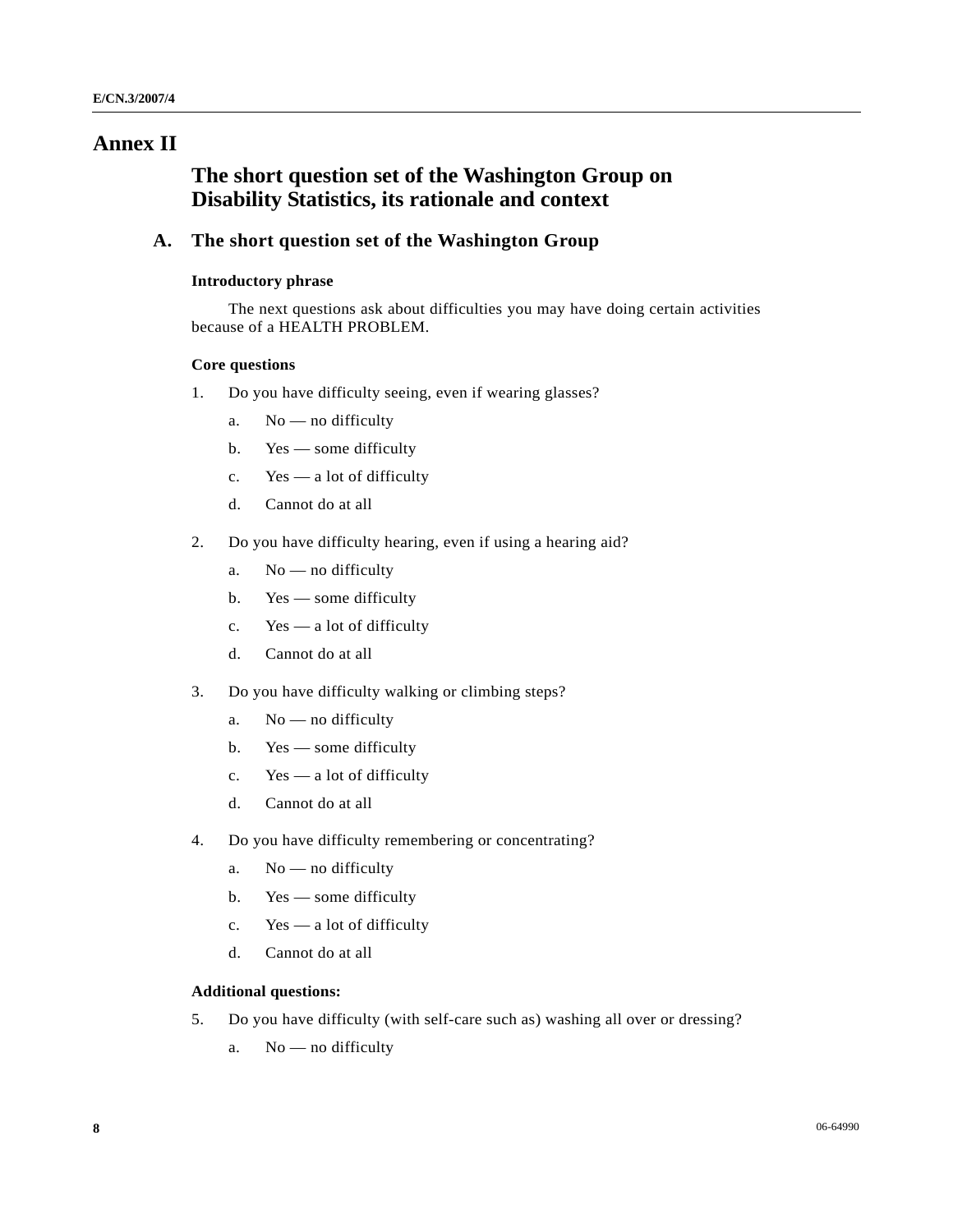- b. Yes some difficulty
- c. Yes a lot of difficulty
- d. Cannot do at all

6. Because of a physical, mental or emotional health condition, do you have difficulty communicating (for example, understanding others or others understanding you)?

- a. No no difficulty
- b. Yes some difficulty
- c. Yes a lot of difficulty
- d. Cannot do at all

### **B. Statement of rationale for the short question set**

1. "Disability" is an umbrella term that generally refers to the negative aspects of functioning, such as impairments, activity limitations or participation restrictions. While it is important to collect information on all aspects of the disablement process, it is not possible to do so in censuses. However, important information on selected aspects of disability can be obtained from censuses.

2. In their ongoing deliberations, the Washington Group has agreed that measurement of disability is associated with a variety of purposes, which relate to different dimensions of disability or different conceptual components of disability models. A fundamental agreement of the Group was the need for a clear link between the purpose of measurement and the operationalization of indicators of disability. Equalization of opportunities was agreed upon and selected as the purpose for the development of an internationally comparable short set of questions. This purpose was chosen because:

 (a) It was relevant (of high importance across countries with respect to policy);

 (b) It was feasible (it is possible to collect the proposed information using an internationally comparable short set of questions on censuses or surveys).

3. In order to address that purpose, questions were developed to identify persons who are at greater risk than the general population of experiencing restrictions in performing tasks (such as activities of daily living) or participating in roles (such as working). In particular, the goal was to gather information about limitations in basic activity functioning (i.e. functional activities such as walking, remembering, seeing, hearing). The "at risk" population captured by the short set of questions will include persons with limitations in basic activities who may or may not also experience limitations in more complex activities and/or restrictions in participation depending in some instances on whether or not they use assistive devices, have a supportive environment or have plentiful resources.

4. The questions were designed to provide comparable data cross-nationally for populations living in a great variety of cultures with varying economic resources. The objective was to identify persons with similar types and levels of limitation in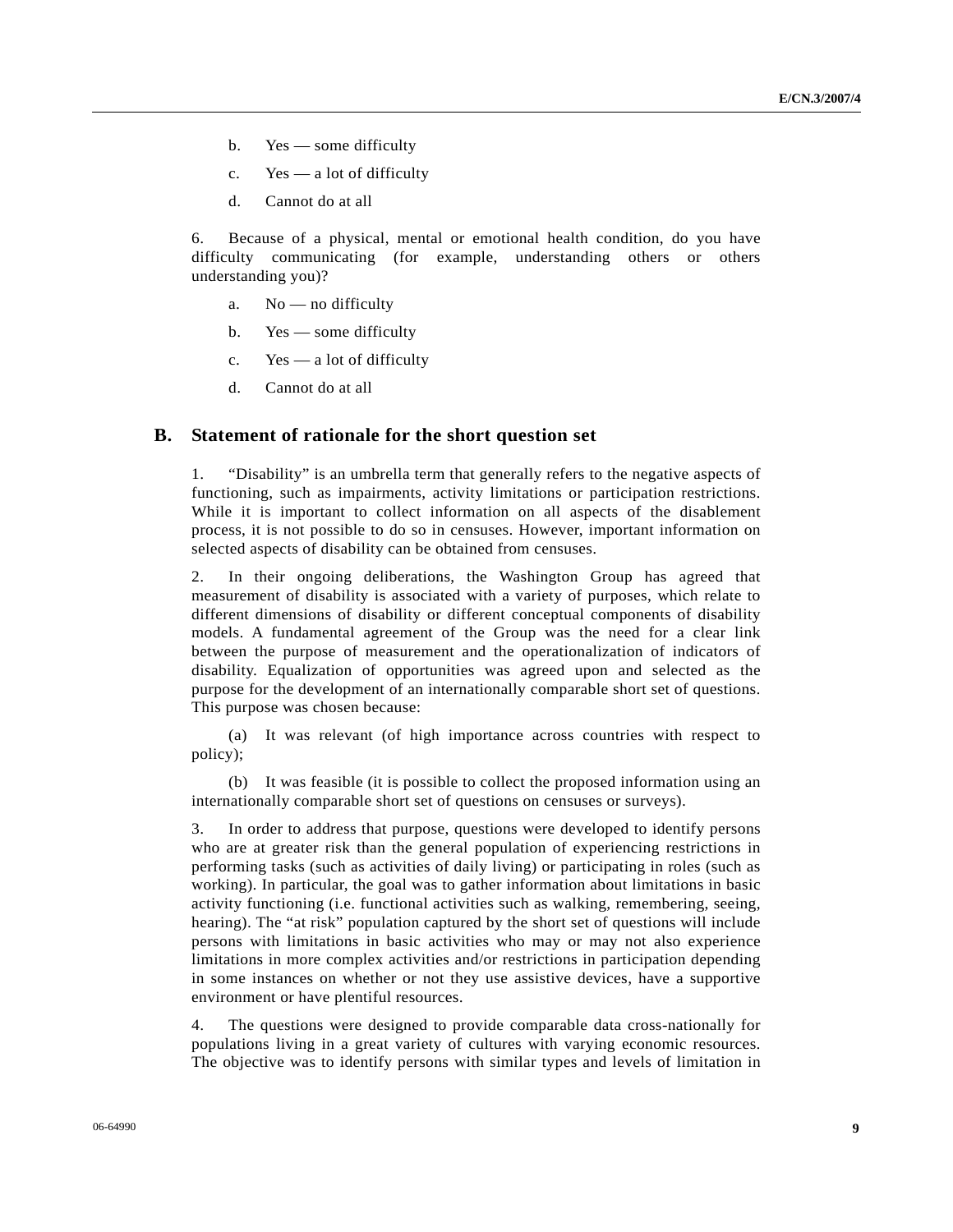basic activity functioning regardless of nationality or culture. It was not our purpose to identify every person with a disability within every community.

5. The census format requires that a limited number of questions be devoted to any one statistic that needs to be produced. For reasons of simplicity, brevity and comparability, the choice was made to identify limitations in domains of basic activity functioning that are found universally, are most closely associated with social exclusion and occur most frequently. The information that results from the use of these questions is expected:

 (a) To represent the majority of but not all persons with limitation in basic activity functioning in any one nation;

 (b) To represent the most commonly occurring limitations in basic activity functioning within any country;

(c) To capture persons with similar problems across countries.

6. The proposed questions identify the population with functional limitations that have the potential to limit independent participation in society. The intended use of these data is to compare levels of participation in employment, education and family life for those with disability versus those without disability and to assess whether persons with disability have achieved social inclusion. In addition, the data can be used to monitor prevalence trends for persons with limitations in the specific basic activity domains.

7. The Washington Group recognizes that the short set of questions for censuses may not meet all the needs for disability statistics, nor will it replicate an evaluation of the population across a wider range of disability domains. A more comprehensive evaluation would be possible in other forms of data collection or in administrative data. The population captured by the short set will not represent the total population with limitations, nor will it necessarily represent the "true" population with disability, which would require measuring limitation in all domains and a much more extensive set of questions.

### **C. Context of the work of the Washington Group**

8. The finalization of the short question set will facilitate the inclusion of the questions in the 2010 census round. The questions were developed according to the Fund[a](#page-9-0)mental Principles of Official Statistics<sup>a</sup> and are consistent with the International Classification of Functioning, Disability and Health. Most importantly, however, the endorsed questions support the draft convention of the rights of persons with disabilities recently finalized by the Ad Hoc Committee on a Comprehensive and Integral International Convention on the Protection and Promotion of the Rights and Dignity of Persons with Disabilities at its eighth session.<sup>b</sup> The short set addresses equalization of opportunities for persons with disabilities, which is one of the general principles listed in article 3 and the focus of

<span id="page-9-1"></span><span id="page-9-0"></span>**\_\_\_\_\_\_\_\_\_\_\_\_\_\_\_\_\_\_** 

a See *Official Records of the Economic and Social Council, 1994, Supplement No. 9* (E/1994/29), chap. V, para. 59.

b A/AC.265/2006/4 and Add.1.